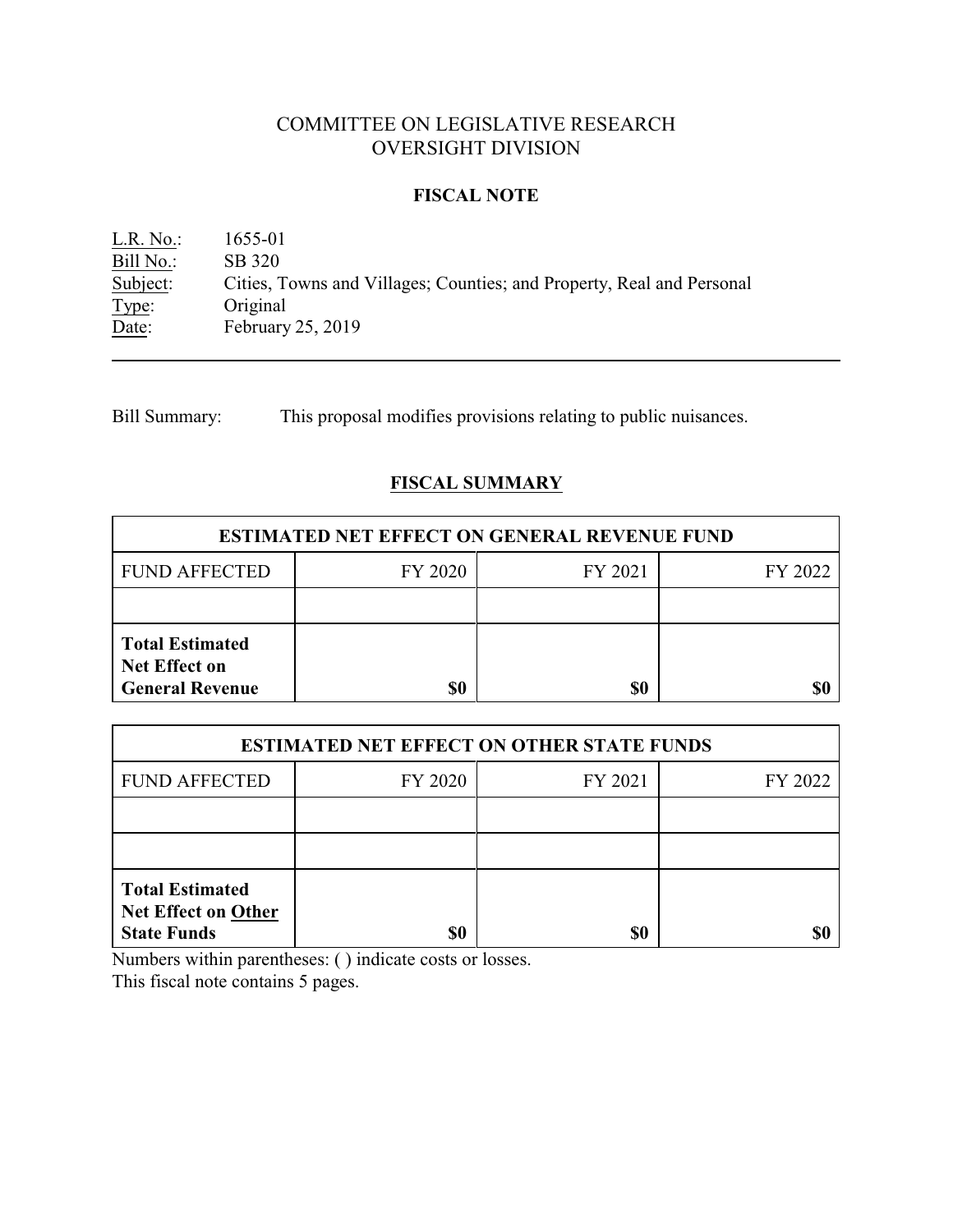L.R. No. 1655-01 Bill No. SB 320 Page 2 of 5 February 25, 2019

| <b>ESTIMATED NET EFFECT ON FEDERAL FUNDS</b>                        |         |         |         |  |
|---------------------------------------------------------------------|---------|---------|---------|--|
| <b>FUND AFFECTED</b>                                                | FY 2020 | FY 2021 | FY 2022 |  |
|                                                                     |         |         |         |  |
|                                                                     |         |         |         |  |
| <b>Total Estimated</b><br>Net Effect on All<br><b>Federal Funds</b> | \$0     | \$0     |         |  |

| <b>ESTIMATED NET EFFECT ON FULL TIME EQUIVALENT (FTE)</b>    |         |         |         |  |
|--------------------------------------------------------------|---------|---------|---------|--|
| <b>FUND AFFECTED</b>                                         | FY 2020 | FY 2021 | FY 2022 |  |
|                                                              |         |         |         |  |
|                                                              |         |         |         |  |
| <b>Total Estimated</b><br><b>Net Effect on</b><br><b>FTE</b> |         |         |         |  |

 $\Box$  Estimated Net Effect (expenditures or reduced revenues) expected to exceed \$100,000 in any of the three fiscal years after implementation of the act.

| <b>ESTIMATED NET EFFECT ON LOCAL FUNDS</b> |                                |                         |                         |  |
|--------------------------------------------|--------------------------------|-------------------------|-------------------------|--|
| <b>FUND AFFECTED</b>                       | FY 2020                        | FY 2021                 | FY 2022                 |  |
| <b>Local Government</b>                    | <b>Unknown to</b><br>(Unknown) | Unknown to<br>(Unknown) | Unknown to<br>(Unknown) |  |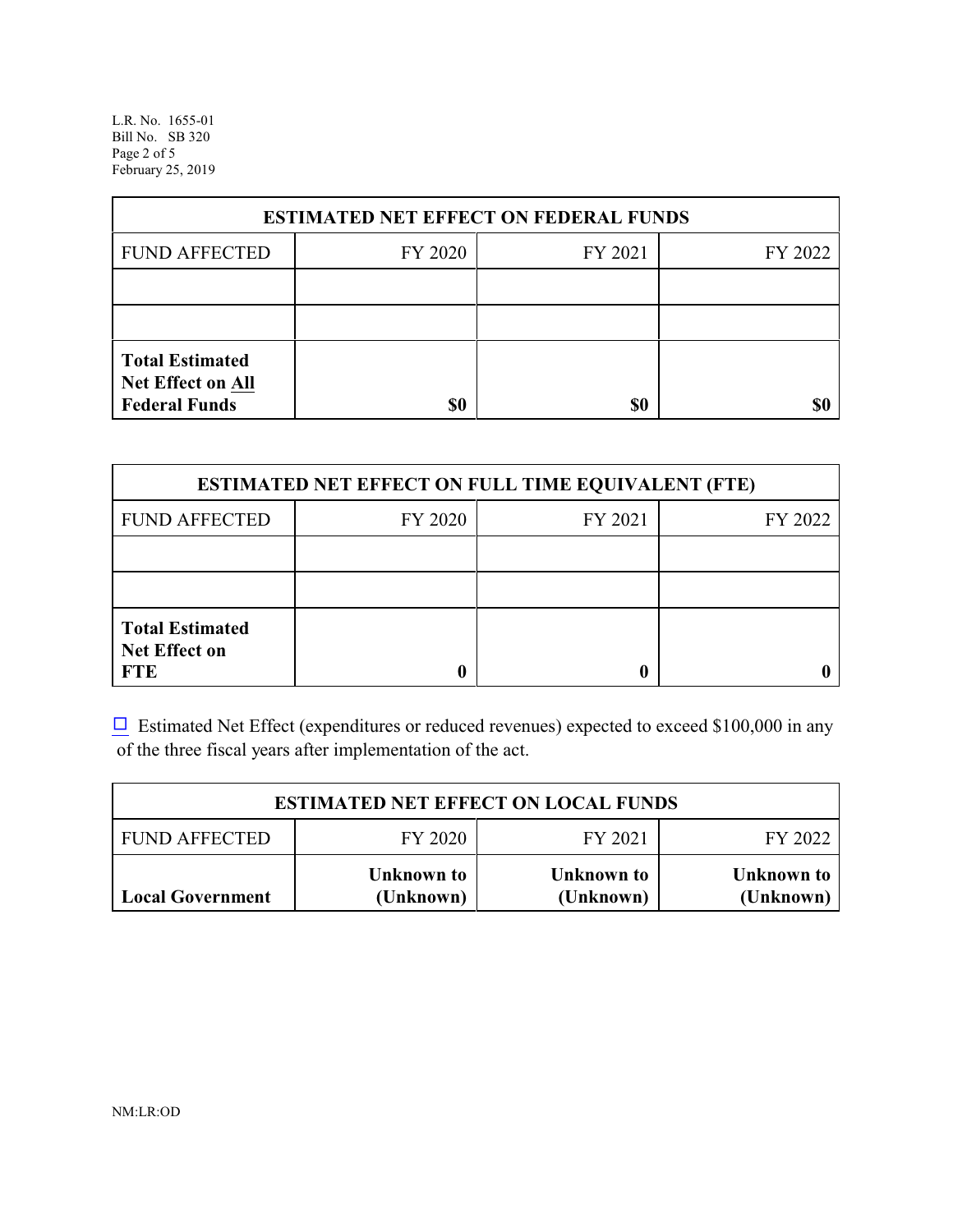L.R. No. 1655-01 Bill No. SB 320 Page 3 of 5 February 25, 2019

#### **FISCAL ANALYSIS**

### ASSUMPTION

Officials at the **City of Kansas City** assume this legislation will have a negative fiscal impact on Kansas City because it alters the rights of the city to attach liens to any property that is added to the annual county real estate bill when delinquent. This change creates ambiguity in the City's rights to collect these delinquent taxes.

**Oversight** notes in subsections 4 and 5 of the proposal it states that the cost to remove or abate the public nuisance shall be recoverable and included on the annual real estate tax bill. Oversight is unclear on the number of potential public nuisances that could be a cost to the local political subdivision and/or when the costs would be recovered from the taxpayer. Oversight assumes if the charges are added to a taxpayer's property tax bill, the city/county may receive their reimbursement sooner than if filed as a lien. Therefore, Oversight will range the impact for this bill from unknown positive (costs may be recovered more quickly) to a negative unknown (removal of ability to place a lien on a property) to local political subdivisions.

**Oversight** also notes that in subsection 7 of the proposal, the local political subdivision shall adopt an ordinance for the policy and notification on the removal of overgrown vegetation and noxious weeds. The proposal does not clarify if the cost would also be recoverable to the local political subdivision. Oversight would then assume the cost would be the responsibility of the local political subdivision. Therefore, Oversight will assume a potential cost to the local political subdivision for this subsection of the proposal.

Officials at the **Office of the State Courts Administrator**, the **Department of Natural Resources**, the **State Tax Commission**, the **Department of Public Safety - Office of the Director** and the **Department of Health and Senior Services** each assume no fiscal impact to their respective agencies from this proposal.

**Oversight** notes that the Office of the State Courts Administrator, the Department of Natural Resources, the State Tax Commission, the Department of Public Safety - Office of the Director and the Department of Health and Senior Services each has stated the proposal would not have a direct fiscal impact on their organization. Oversight does not have any information to the contrary. Therefore, Oversight will reflect a zero impact on the fiscal note for these agencies.

| <b>FISCAL IMPACT - State Government</b> | FY 2020            | FY 2021 | FY 2022 |
|-----------------------------------------|--------------------|---------|---------|
|                                         | $(10 \text{ Mo.})$ |         |         |

**\$0 \$0 \$0**

NM:LR:OD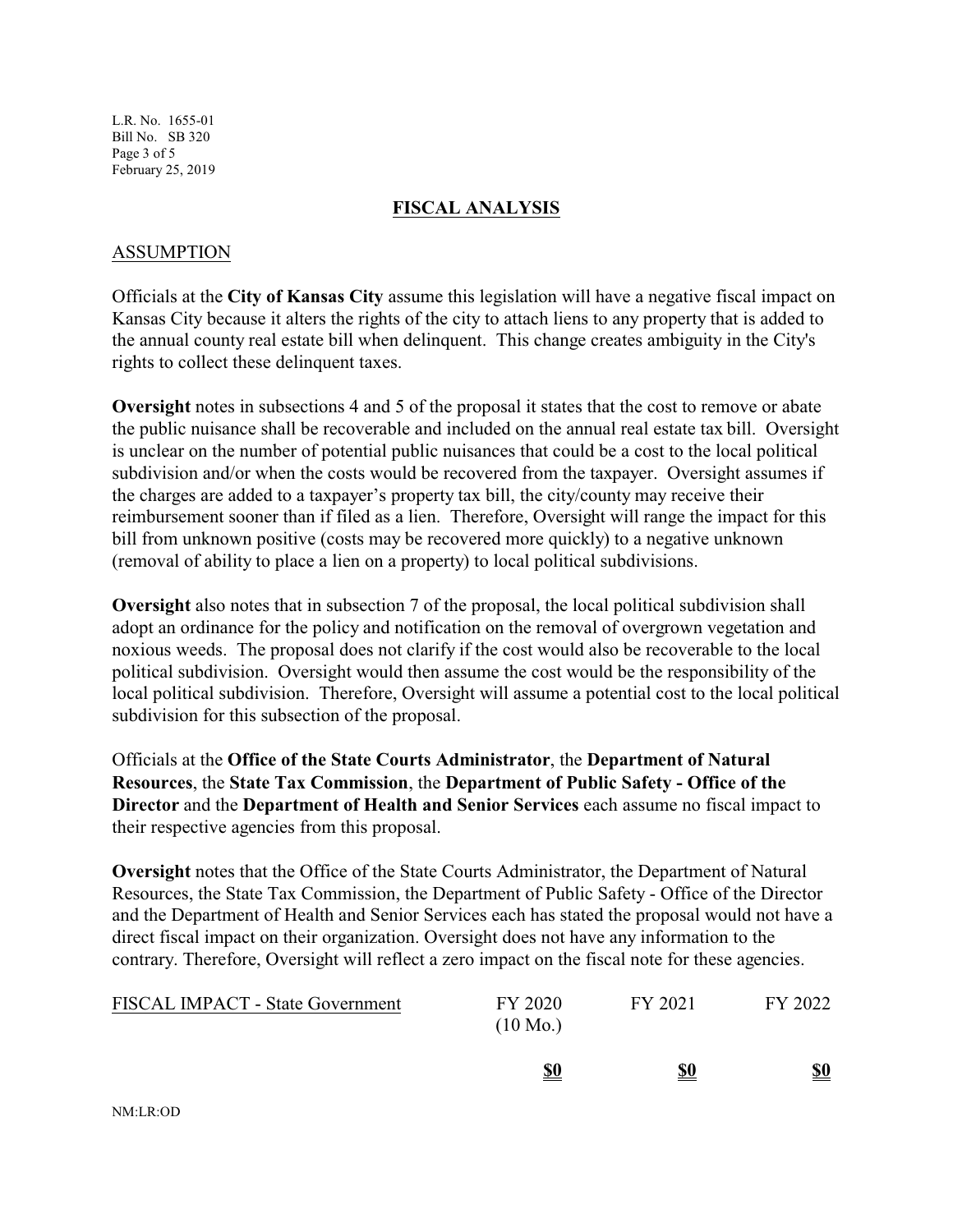L.R. No. 1655-01 Bill No. SB 320 Page 4 of 5 February 25, 2019

| <b>ESTIMATED NET EFFECT ON</b><br><b>LOCAL POLITICAL SUBDIVISIONS</b>                                      | <b>Unknown</b> to<br><u>(Unknown)</u> | Unknown to<br>(Unknown) | Unknown to<br>(Unknown) |
|------------------------------------------------------------------------------------------------------------|---------------------------------------|-------------------------|-------------------------|
| Cost - for the removal of overgrown<br>vegetation and noxious weeds by the local<br>political subdivisions | \$0 or<br>(Unknown)                   | \$0 or<br>(Unknown)     | \$0 or<br>(Unknown)     |
| Revenue - from special tax bill charged<br>for property nuisance removal                                   | Unknown                               | Unknown                 | Unknown                 |
| Loss - urecoverable costs and no liens<br>against property nuisance removal                                | (Unknown)                             | (Unknown)               | (Unknown)               |
| FISCAL IMPACT - Local Government<br><b>LOCAL POLITICAL SUBDIVISIONS</b>                                    | FY 2020<br>$(10 \text{ Mo.})$         | FY 2021                 | FY 2022                 |
|                                                                                                            |                                       |                         |                         |

## FISCAL IMPACT - Small Business

This proposal could have a negative fiscal impact to small businesses that rent property.

### FISCAL DESCRIPTION

This act modifies the notice given to a property owner that is seeking the abatement of any nuisance on their property. Additionally, this act repeals a provision requiring notice be given to the occupant of the property instead of the owner of the property in certain circumstances. If the nuisance on the property is overgrown vegetation or weeds that are seven inches or more in height, this act provides a municipality or county may provide one time notice to the property owner in a manner that is only available for this particular nuisance. This act modifies what are considered recoverable costs from the property owner. These recoverable costs include, but are not limited to, title report fees, mailings and postings, administrative fees, and contractor fees.

A special tax bill for purposes of this act is both a personal debt of the property owner and a lien against the property. Also, a special tax bill shall bear interest at the legal rate and may be foreclosed upon by the municipality or county in circuit court. Costs added to the real estate tax bill of the property owner are additions to the tax already owed by the owner, and are not considered a municipal lien. However these additions will run with the land and shall not be extinguished by the transfer of the property.